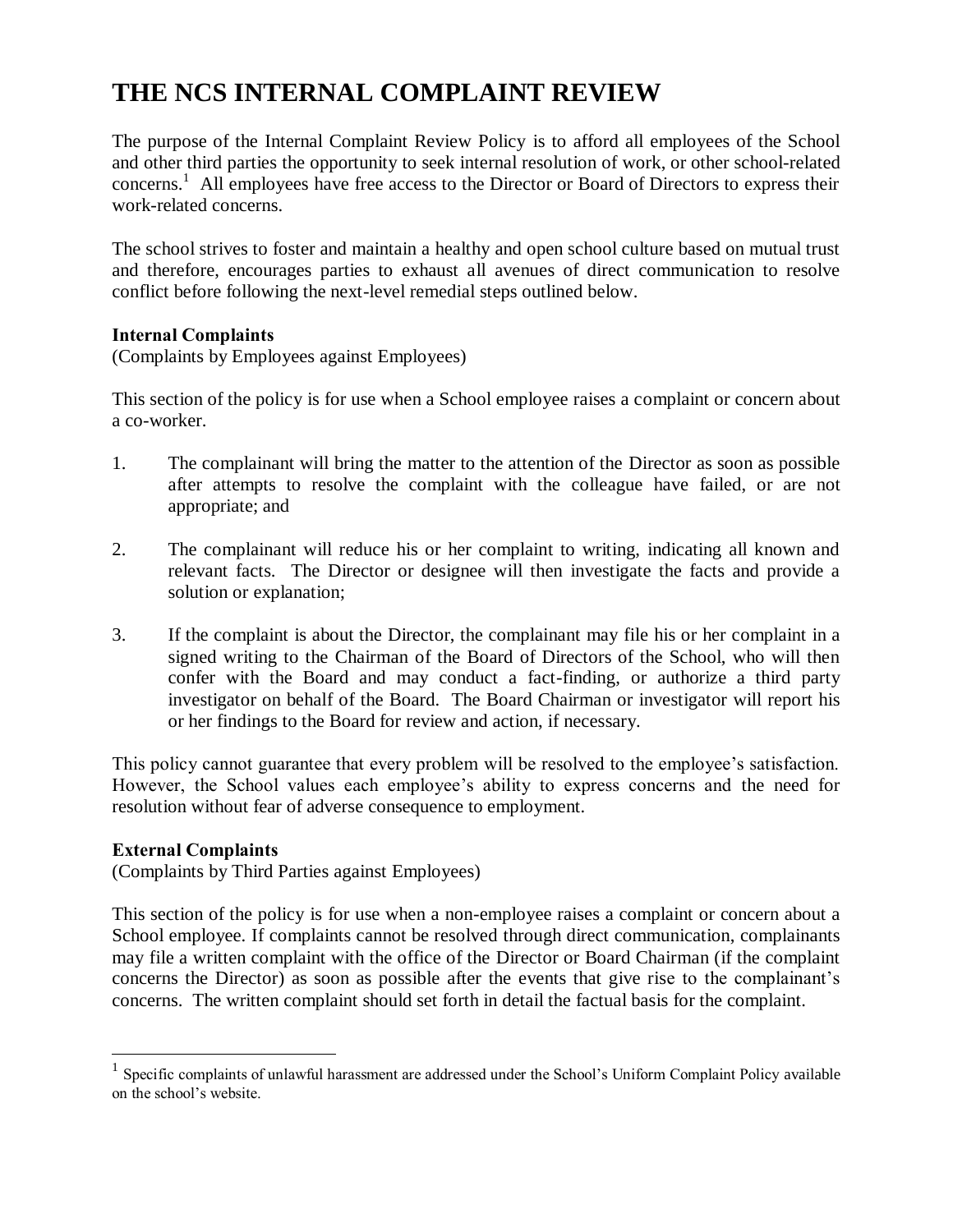In processing the complaint, Director (or designee) shall abide by the following process:

- 1. The Director or designee shall use his or her best efforts to talk with the parties identified in the complaint and to ascertain the facts relating to the complaint.
- 2. In the event that the Director (or designee) finds that a complaint against an employee is valid, the Director (or designee) may take appropriate disciplinary action against the employee. As appropriate, the Director (or designee) may also simply counsel/reprimand employees as to their conduct without initiating formal disciplinary measures.
- 3. The Director's (or designee's) decision relating to the complaint shall be final unless it is appealed to the Board of Directors of the School. The decision of the Board of Directors shall be final.

## **General Requirements**

- 1. Confidentiality:All complainants will be notified that information obtained from the complainants and thereafter gathered will be maintained in a manner as confidential as possible, but in some circumstances absolute confidentiality cannot be assured. No anonymous complaints will be considered.
- 2. Non-Retaliation:All complainants will be advised that they will be protected against retaliation as a result of the filing of any complaints or participation in any complaint process.
- 3. Resolution:The Board (if a complaint is about the Director) or the Director or designee will investigate complaints appropriately under the circumstances and pursuant to the applicable procedures, and if necessary, take appropriate remedial measures to ensure effective resolution of any complaint.